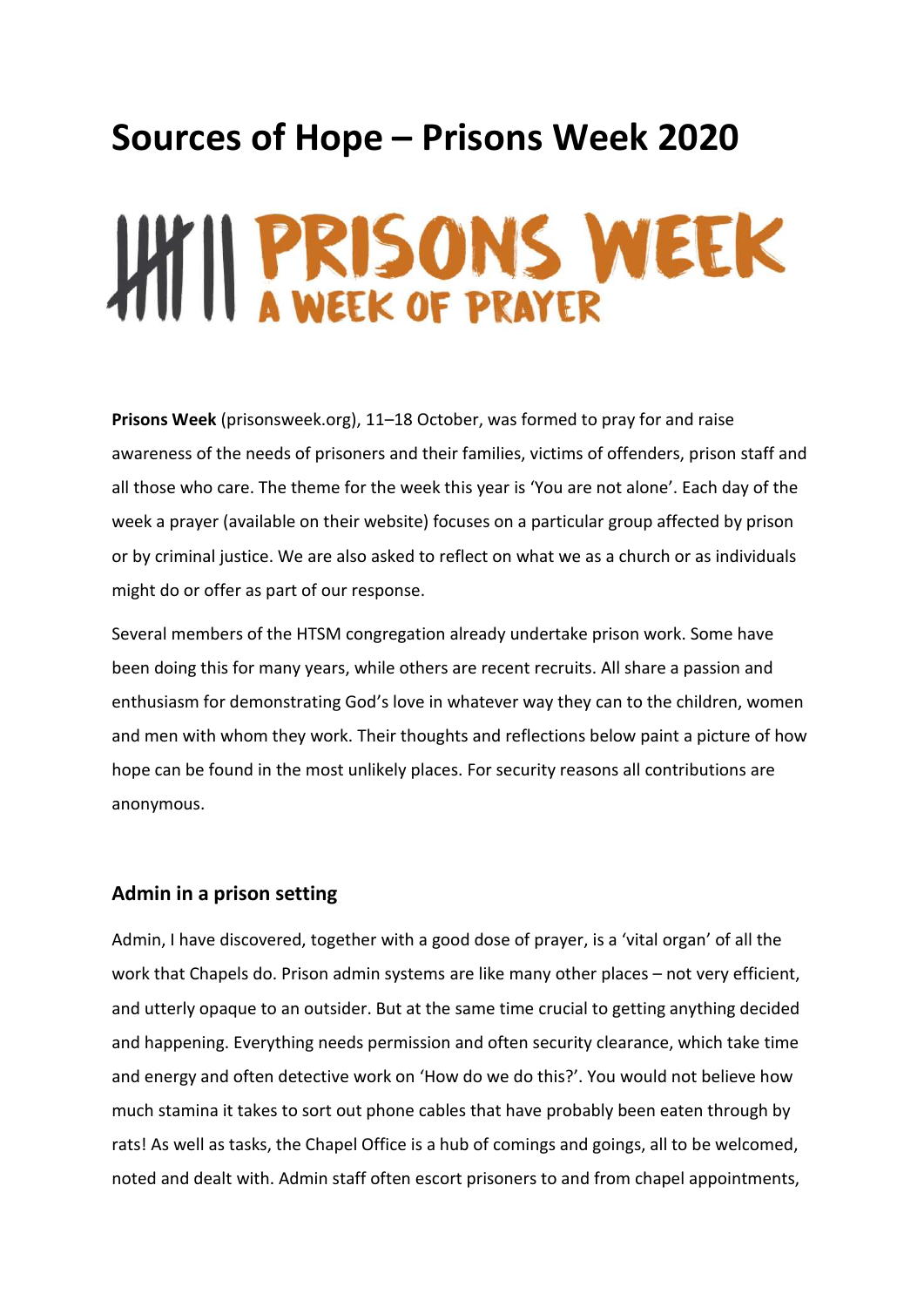and the chats that happen during those trips can help a prisoner to be less anxious or let off a bit of steam. It is all go, and really important, and I love it.

#### **Listeners**

I retired from Samaritans a few months ago, but have long been involved in the training of Listeners. Listeners are serving prisoners who provide a Samaritan service to other prisoners. They are volunteers who are first approved by



the prison authorities and then accepted and trained by the Samaritans. The training follows closely that provided for new recruits to the Samaritans. The Listeners work on a rota to provide support to any prisoner in distress at any time of the day or night. Anything a prisoner tells a Listener is totally confidential in accordance with Samaritan principles. The practical difference for Listeners is that all their contacts are face-to-face whereas almost all Samaritan contacts are by phone, email or text. The relationship between Listeners and the prison staff, especially the wing officers, can be difficult when confidentiality is an issue – it takes a strong-minded prisoner who is a Listener to tell a prison officer to his or her face that they cannot tell the officer what a prisoner has told them.

The Samaritan prison team will normally go to the prison regularly to debrief the Listeners and follow up any issues that may have arisen. Again these exchanges are totally confidential. Occasionally the Samaritans may themselves see a prisoner who has a particular problem.

At present no volunteers, including Samaritans, are allowed in HMP Coldingley and I assume the situation is more or less the same at HMP Send. In these circumstances the Listeners' role has become much more important – and they are very much on their own. During the pandemic prisoners have been, and still are, greatly restricted in what they can do and the prison authorities have said how vital the role of the Listeners is in maintaining morale in the prisons. For myself, I have always had great respect for the work of the Listeners even in normal times.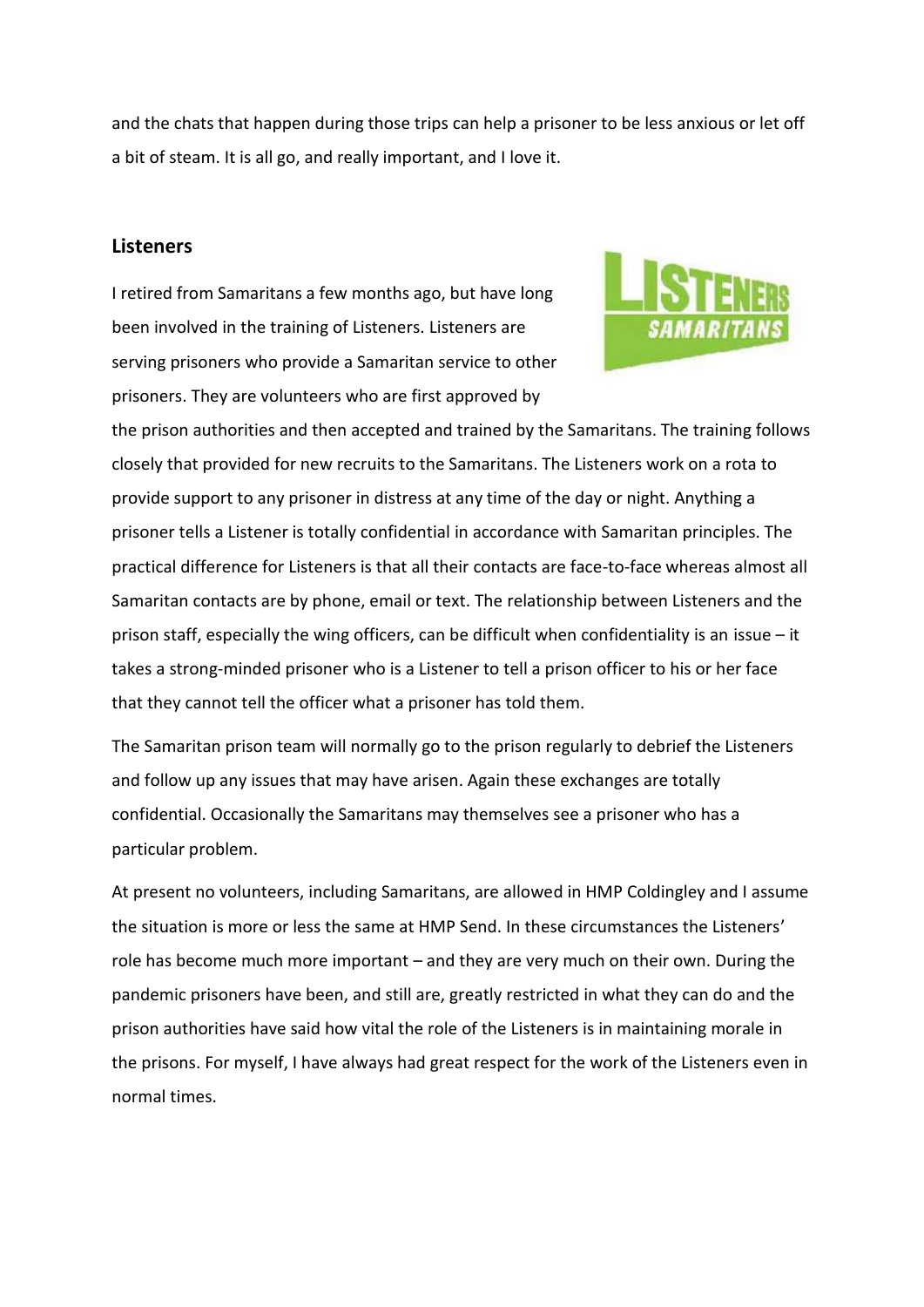# **Making Connections**

This week Mel (not her real name) was released from prison. She was



collected by someone from the rehab centre she was going to, and was very relieved that her ex-partner was not at the gate to hijack her freedom. It was a joy to see her so excited, hopeful and forward-focused. During the past six months she has been part of the mentoring programme, Making Connections, that the Chaplain at HMP Send has developed and pioneered. Under the scheme prisoners are offered a volunteer mentor to help them prepare themselves for their release: to plan practical details, such as where they will live and how they will get a job, but also to think through how they will resist the temptation of drugs, potentially abusive relationships and other hazards that often contributed to their offending. The programme also offers help to connect with a similar mentor outside prison, and has been shown to reduce reoffending significantly. Perhaps most of all it gives hope: for some women it is the first time ever that someone they do not know has shown a positive, caring, persistent interest in them, and the self-belief that starts to grow from that can be quite remarkable and very moving. It's well worth being a volunteer.



# **Mothers' Union**

When people are sent to prison we might say they are 'being punished' for a reason. But what

about their families and particularly, what about the children? Should they be punished too? Many families have to travel for some hours to visit their loved ones in prison, and it used to be quite traumatic for the young ones to make this visit. Not only did they have to go through all the security procedures but they were expected to sit still and be quiet for up to 2 hours! Play areas have now been set up in most, if not all, visits halls with toys and books to make the experience better for the children. The Mothers' Union volunteers have been supervising the play area at weekends at HMP Coldingley for 23 years and during the week at HMP High Down for just as long. Of course, with the virus lockdown there have been no visits but we are hoping the Ministry of Justice will find a way for us to go in as soon as it is safe.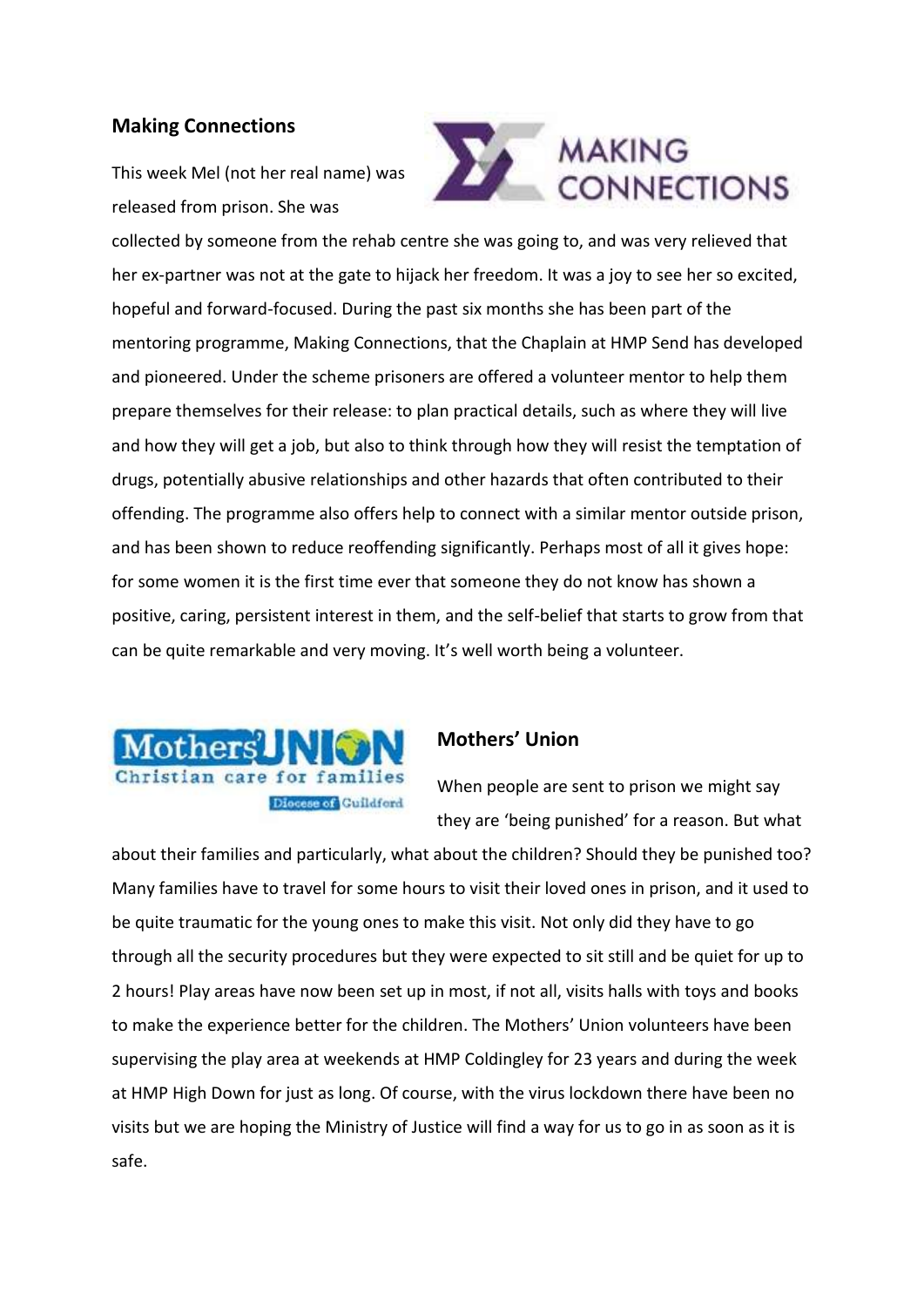The theme for Prisons Week this year is 'You are not alone'. With prisoners being in their cells for up to 23 of the 24 hours a day it has been important to give the women at HMP Send something to make them feel they have not been forgotten by their Mothers' Union befrienders. So, through the Chaplaincy, we have been providing needles (plastic or bamboo!) and wool and art/creativity packs. We have always taken in knitting and cardmaking materials for the women when they come to the chapel on our regular evening sessions, and the supply of these packs has become even more important in terms of mental health support. One prisoner was heard to say to someone in the Chaplaincy, 'The Mothers' Union cards have saved my life'! Long may this be the case!

## **Prison Fellowship – Sycamore Tree**

You are not alone … but for a woman locked up behind prison gates, miles away from children and support networks, it can definitely feel as if they are alone. Like us, they want and deserve a fresh start



when things have gone wrong in their lives. Sadly they often cannot see how life can be different, and our society can be a bit short on offering hope and support on their release. The Chaplaincy at HMP Send works in many different ways to offer the women sources of hope for their lives in the present moment and on their release, saying through its activities: 'You are not alone'.

A role I have in the Chaplaincy is as a Tutor for the Sycamore Tree programme, a victim awareness course. This six-week Prison Fellowship course is delivered in 41 prisons across the country with 2,600 prisoners taking part each year. Restorative justice principles are used and Chaplaincy volunteers deliver the course to offenders of all faiths and none. And it changes lives.

The course aims to help offenders understand the negative impact of their actions on themselves, their victims and their community and show them that, through taking responsibility and making changes, life can be different.

One woman told me, 'I didn't want to do this course. I didn't think I had any victims. But now I realise that I have lots of victims. Sycamore Tree has changed my life and the way I see the future.'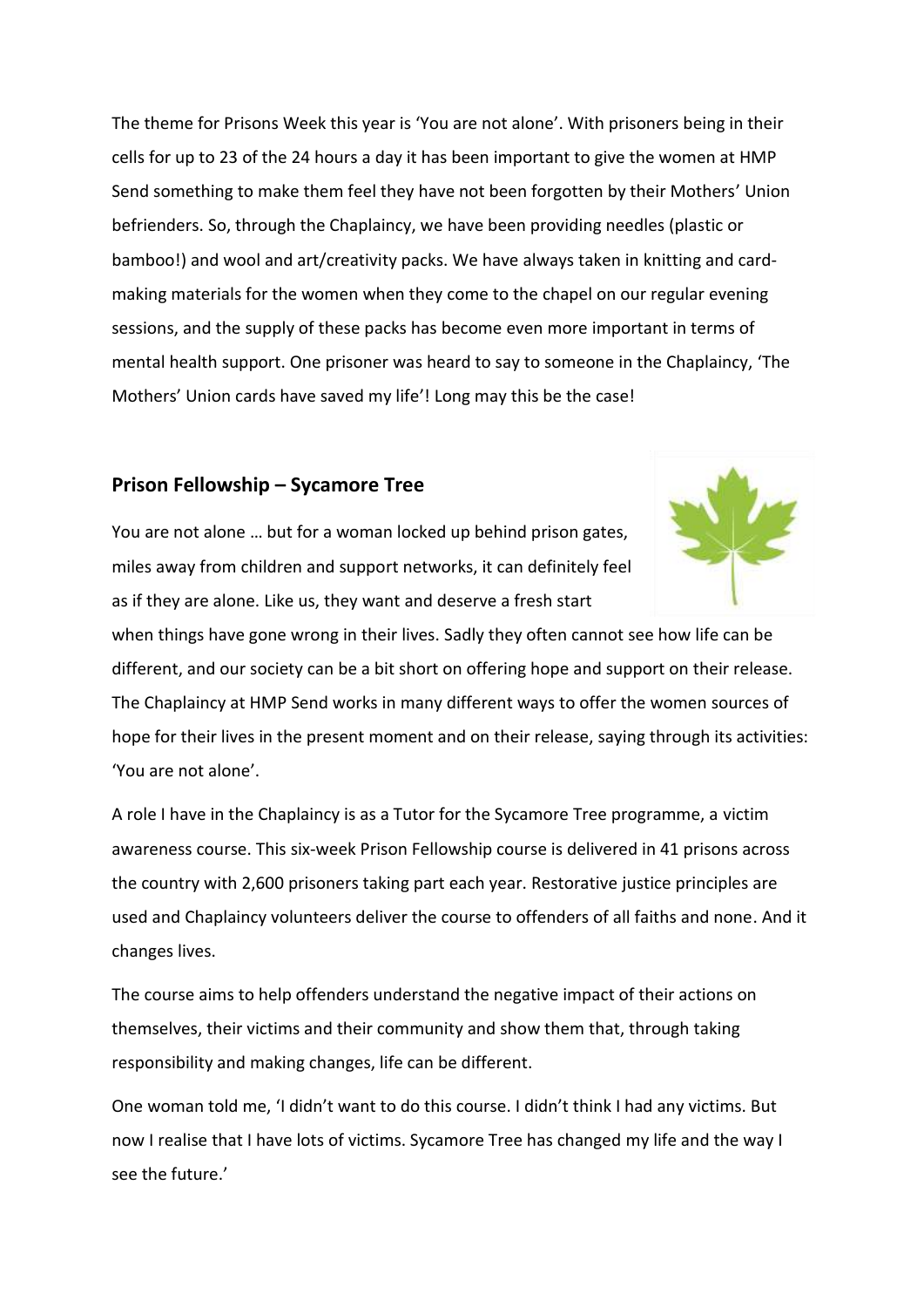God is at work in our prisons and being able to play a small part in that work is a privilege and a humbling experience.

#### \*\*\*\*\*\*\*\*\*\*\*\*\*\*\*\*\*\*\*\*\*\*\*\*

The Sycamore Tree programme is delivered in Young Offender Institutions as well as adult prisons. It can be hard to get a bunch of young men, all determined to seem big and tough, to engage in serious discussion. Often this is the first time they have been pushed to consider someone else's point of view, to put themselves in someone else's shoes, and they find it uncomfortable and challenging. There are always a few who continue to deny that they have victims, especially drug dealers ('They're clients, not victims') but most do begin to see things differently, and one or two each time really seem to 'get it'. Once, in the last week of the course, when members of the community and of their families are present, one young man read a letter of heartfelt apology to his mum, who was there listening. By the end, we were all in tears.

#### **Prison Fellowship – LetterLink**



Some prisoners have no family or friends on the outside, or may have deliberately cut off all contact with them – or vice versa, of course. For about seven years now I have been involved in Prison Fellowship's LetterLink programme, whereby a prisoner who

requests a 'penpal' is matched with a volunteer. Despite strict rules regarding security it is possible to develop a good relationship through correspondence. I have been writing to my current prisoner for  $3\frac{1}{2}$  years – we discuss books, the prison system, travel, the prison system again, politics and, recently, his plans for the future. Writing a letter once a month may seem of no great importance, and sometimes it does feel more of a duty than a joy, but my penpal once told me that I and all the other letter-writers should never underestimate the importance of those regular letters from outside, and how they help the one on the inside feel for a while like a 'real' person.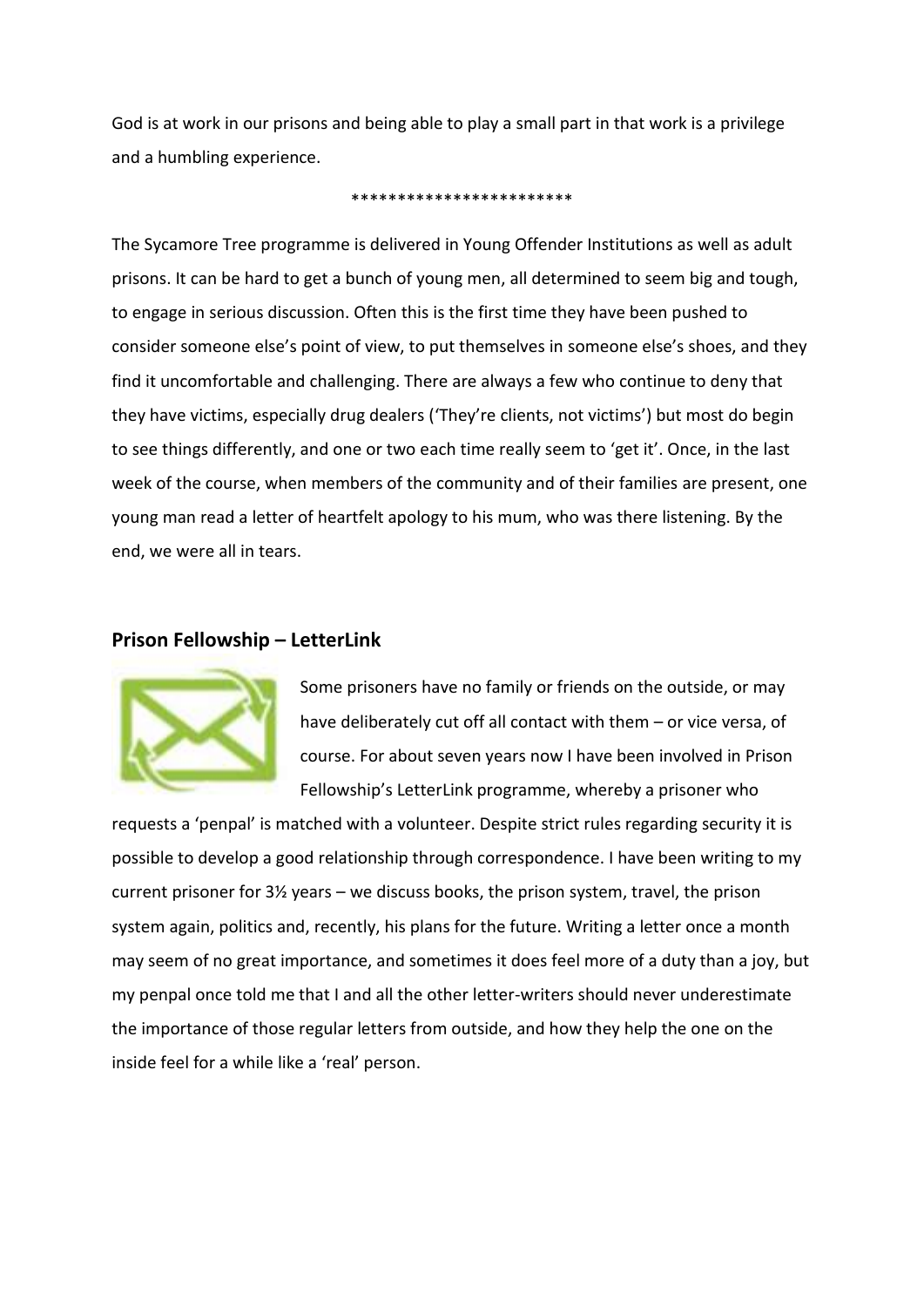### **Health Adviser**

Planning to bring innovations into prisons is tough at the most peaceful of times. However, Covid-19 has in fact allowed us to push some things through more easily.

Over a year ago I took part in discussions about bringing Health Advice (support and counselling) into prisons via the telephone. One reason for this was so that the workload of a single Health Adviser could more effectively be used over the five Surrey prisons. Another reason was so that the work we do outside in the community could be made equally available to those within the prison system.

To begin with, the wheels turned slowly, but now, with all the changes brought about during the Covid-19 lockdown I have been able to reach someone in each prison each week by telephone. I haven't been able to visit the prisons personally, but I have successfully begun the process of accessing prisons from my office!

It is my belief, and that of the organisation I work for, that offering equality of service to people within the prison system is a vital part of our work, and that residents should have access to free healthcare in the same way as the rest of our community. The telephone service has meant that, in effect, five prisons can be visited in one morning.

I am hoping that this way of working will be part of the new normal!

#### **Literacy tutor**

I am part of a group of volunteer tutors providing weekly one-to-one sessions in literacy and numeracy to boys and young men at a Young Offender Institution. Over half of them only have the reading age



expected of an 8-year-old, most have not attended school since they were about 12 or 13, and they can be deeply averse to joining the formal classes provided by the Education department. Because we are volunteers, however, and because they themselves volunteer to come to us, we can offer a very different experience, where they do not feel judged or threatened by their peers, where we listen to them and build on their own interests and enthusiasms. I spent much of last year tracking down Irish song lyrics in order to help one young man with his reading! Since we are not uniformed authority figures they are often